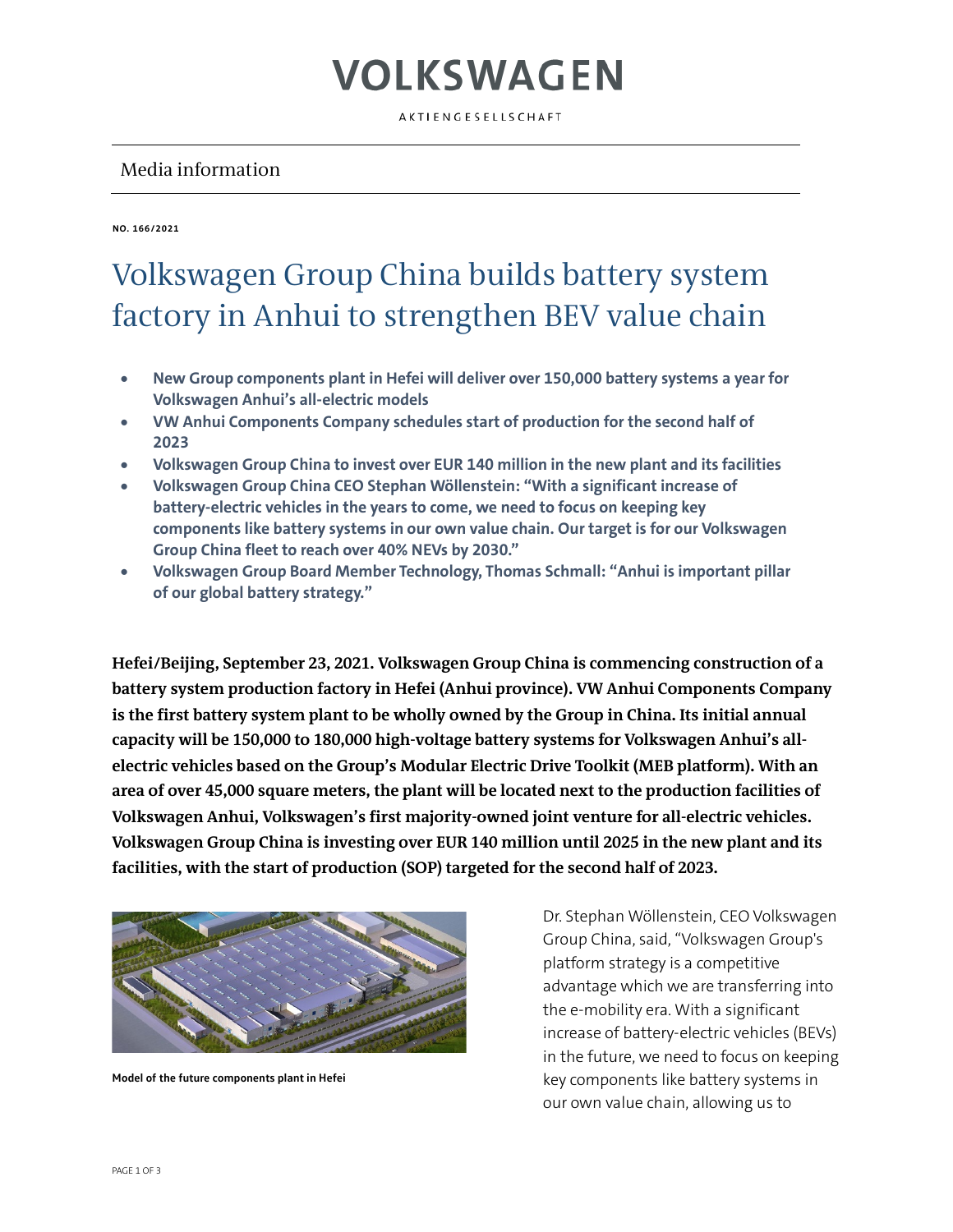AKTIENGESELLSCHAFT

 $\mathcal{L}_\mathcal{L} = \{ \mathcal{L}_\mathcal{L} = \{ \mathcal{L}_\mathcal{L} = \{ \mathcal{L}_\mathcal{L} = \{ \mathcal{L}_\mathcal{L} = \{ \mathcal{L}_\mathcal{L} = \{ \mathcal{L}_\mathcal{L} = \{ \mathcal{L}_\mathcal{L} = \{ \mathcal{L}_\mathcal{L} = \{ \mathcal{L}_\mathcal{L} = \{ \mathcal{L}_\mathcal{L} = \{ \mathcal{L}_\mathcal{L} = \{ \mathcal{L}_\mathcal{L} = \{ \mathcal{L}_\mathcal{L} = \{ \mathcal{L}_\mathcal{$ 

leverage Group-wide synergies and innovations. Volkswagen Anhui and VW Anhui Components Company, alongside our two strong Joint Ventures, are crucial to our electrification strategy and to achieving our goal of the Volkswagen Group China fleet reaching over 40% NEVs by 2030.

Thomas Schmall, Volkswagen Group Board Member for Technology and CEO of Volkswagen Group Components, said: "The development and production of battery systems is a crucial step on the way to achieving end-to end responsibility for the battery. Thus, Anhui is an important pillar of our global battery strategy. The global strategy leads from vertical integration in the raw material market via building battery plants, as well as cell factories in collaboration with partners – amongst them the Chinese battery expert Gotion – to second life solutions and recycling. Currently, we are building up three MEB battery manufacturing facilities in Asia, Europe and the USA to be able to meet the growing demand for MEB battery systems in the future. Our blueprint factory in Braunschweig, Germany, is ready to produce up to 500.000 battery systems a year and is assisting in our capacity build-up with its expertise in planning, development and production."

Frank Engel, Executive Vice President Components, Logistics, Quality at Volkswagen Group China, said, "With the new components plant in Anhui, the share of value added by Volkswagen components in Volkswagen Anhui's future electric vehicles will be about 40 percent. VW Anhui Components targets to be the providing system for our all-electric vehicles and the strategic backbone of our e-mobility offensive. This new component plant also provides a strong foundation for producing the next battery generations for the Chinese market."

The new plant, VW Anhui Components Company, will be located in the nearby supplier park of Volkswagen Anhui's EV-production site, which brings logistical and cost efficiencies and a faster timeto-market. The new premises comprise over 45,000 square meters, which equals 8.4 football fields. As of SOP, approximately 200 employees will work at the new factory. The new plant will leverage existing synergies with the Group's wholly owned battery plants and workshops in Braunschweig (Germany) and Tianjin (China), as well as enhance ties and synergies with the MEB battery plants of Volkswagen Group's Chinese Joint Ventures.

The Braunschweig plant is regarded as the lead plant for the planning, development and production of battery systems. Experts from Germany provide support at the international facilities currently being set up, including in Anhui. The experience gained at the Braunschweig plant, which has been running since 2019, is thus transferred across the Volkswagen Group. In addition to experts working on site, there are also teams working from Germany as bridgeheads in the collaboration. At the same time as Anhui, battery assembly capacities are also being set up in the Czech Republic (Mlada Boleslav) and in the USA (Chattanooga). The plan is to manufacture more than 1 million battery systems per year in a few years.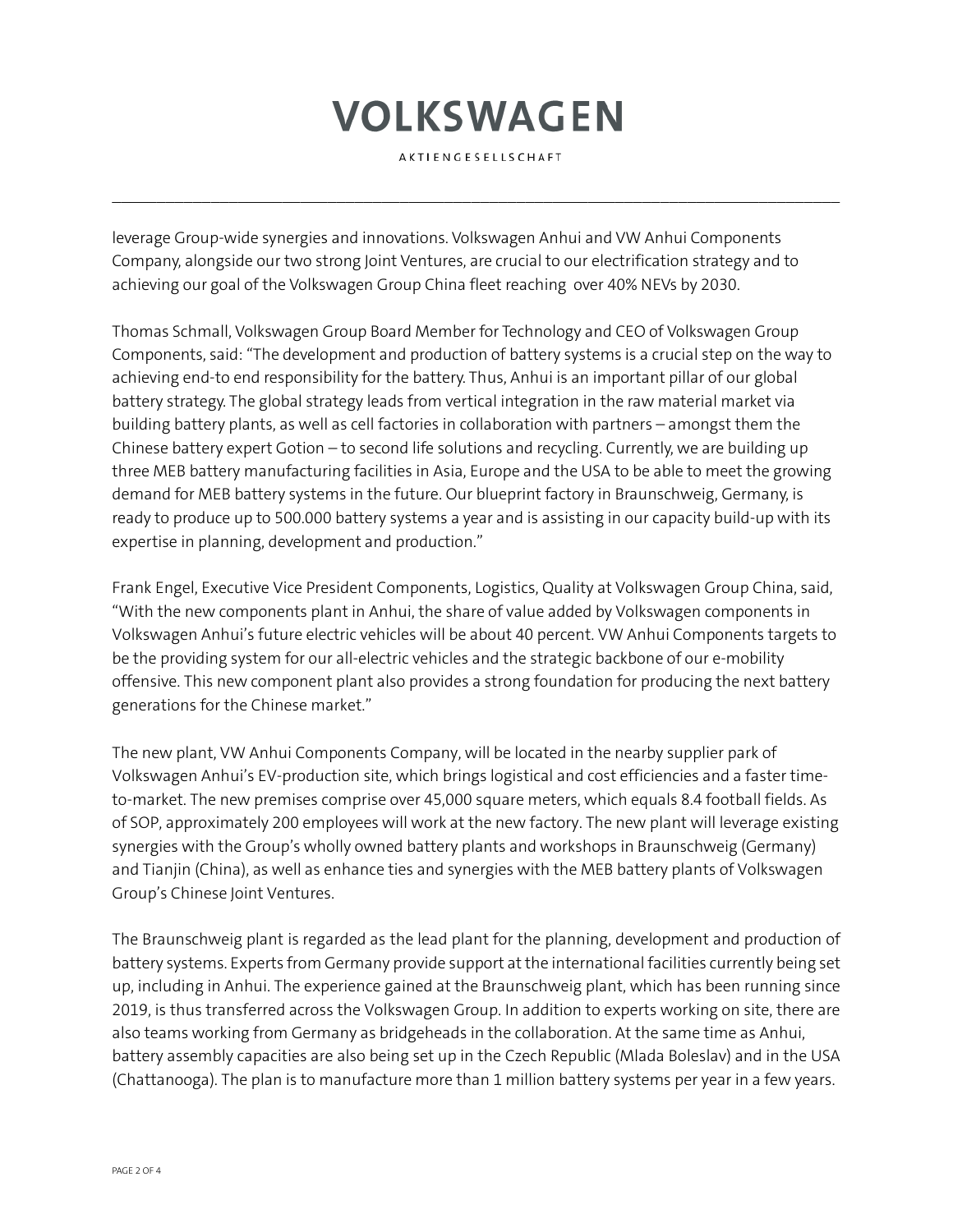AKTIENGESELLSCHAFT

 $\mathcal{L}_\mathcal{L} = \{ \mathcal{L}_\mathcal{L} = \{ \mathcal{L}_\mathcal{L} = \{ \mathcal{L}_\mathcal{L} = \{ \mathcal{L}_\mathcal{L} = \{ \mathcal{L}_\mathcal{L} = \{ \mathcal{L}_\mathcal{L} = \{ \mathcal{L}_\mathcal{L} = \{ \mathcal{L}_\mathcal{L} = \{ \mathcal{L}_\mathcal{L} = \{ \mathcal{L}_\mathcal{L} = \{ \mathcal{L}_\mathcal{L} = \{ \mathcal{L}_\mathcal{L} = \{ \mathcal{L}_\mathcal{L} = \{ \mathcal{L}_\mathcal{$ 

Employees will be trained at the Component Education Academy at the Group's Tianjin plant, with front-line employees also receiving state-of-the-art VR training to eliminate parts loss and accident risks, shorten the training cycle and reduce the need for physical venues. The Group is committed to younger generations and will provide dual vocational education opportunities, focusing on technological training for e-mobility products and components. This is in line with the Group's recent cooperation with local partners in Anhui to cultivate local high-quality talents who will contribute to the Group's business, as well as Hefei as a mobility hub.

The battery system for MEB vehicles consists of several cell modules, a cell management controller, a battery management system, and a connector strip, which are interconnected via high-voltage connectors and protected in an aluminum battery housing. In terms of the manufacturing process, there will be two production steps each with two production lines – one for frame production and one for system assembly. Consistent with the Group's vision for a digitized manufacturing process, the production, assembly and testing of the battery systems will utilize cutting-edge technology and involve a high level of automation at each stage. Prototype production has already started at the Group's Tianjin plant.